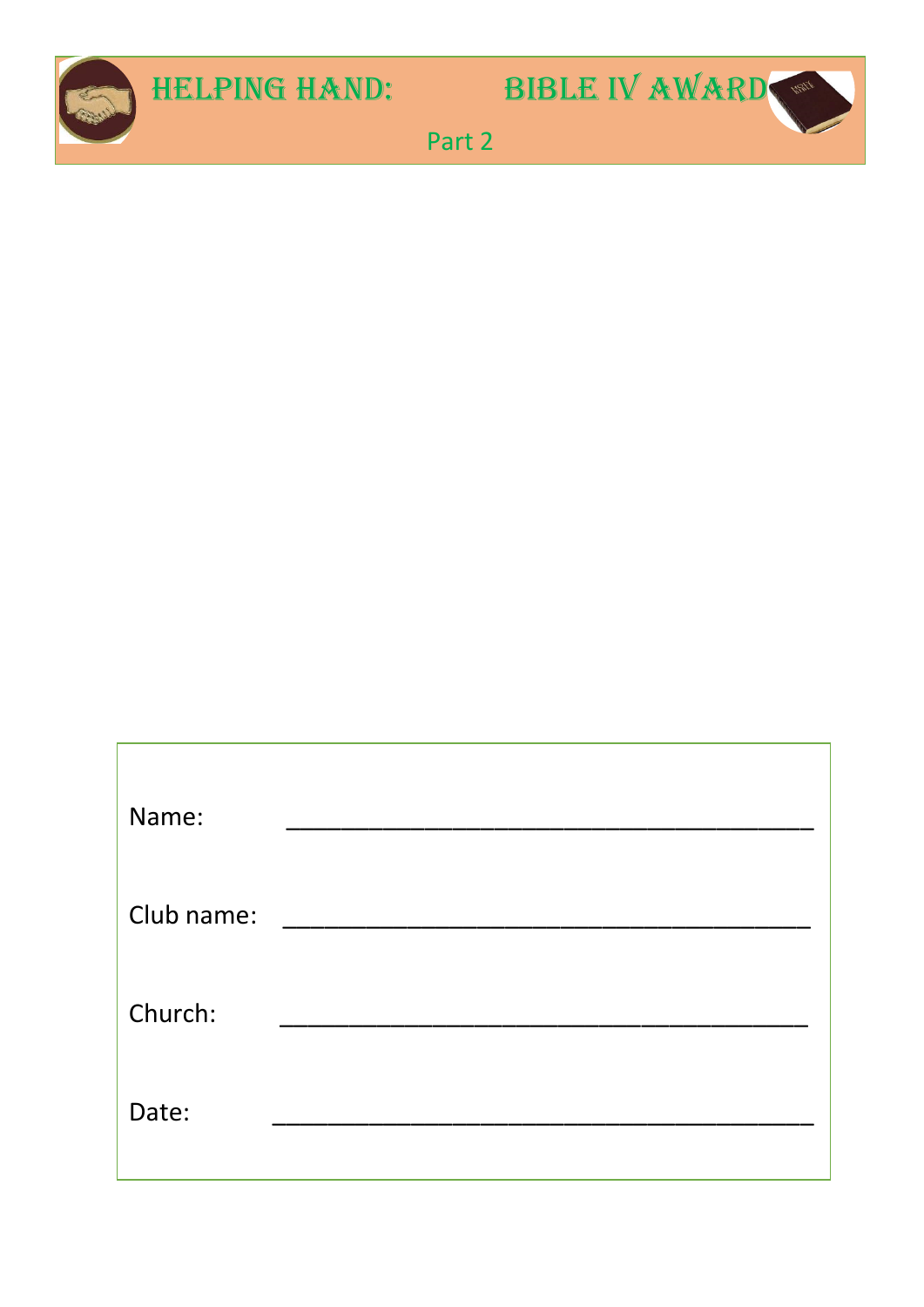

Hight



## NB. This is a continuation of your Helping Hand Bible IV Award. You have already covered Requirements 1 to 6.

| <b>Requirement 7:</b> |             |                                                                                                 |                   |                    |
|-----------------------|-------------|-------------------------------------------------------------------------------------------------|-------------------|--------------------|
|                       |             | Find, memorise and explain three of the following Bible verses about giving your life to Jesus: |                   |                    |
| Acts 16: 31           | John $1:12$ | Galatians 3:26                                                                                  | 2 Corinthians 5:7 | <b>Psalm 51:10</b> |

| Give your explanation: |  |
|------------------------|--|
|                        |  |
|                        |  |
|                        |  |
|                        |  |
|                        |  |
|                        |  |

| Give your explanation: |  |
|------------------------|--|
|                        |  |
|                        |  |
|                        |  |
|                        |  |
|                        |  |
|                        |  |

| Third choice. Write the Bible verse here: Third choice. Write the Bible verse here:<br>Give your explanation: |  |
|---------------------------------------------------------------------------------------------------------------|--|
|                                                                                                               |  |
|                                                                                                               |  |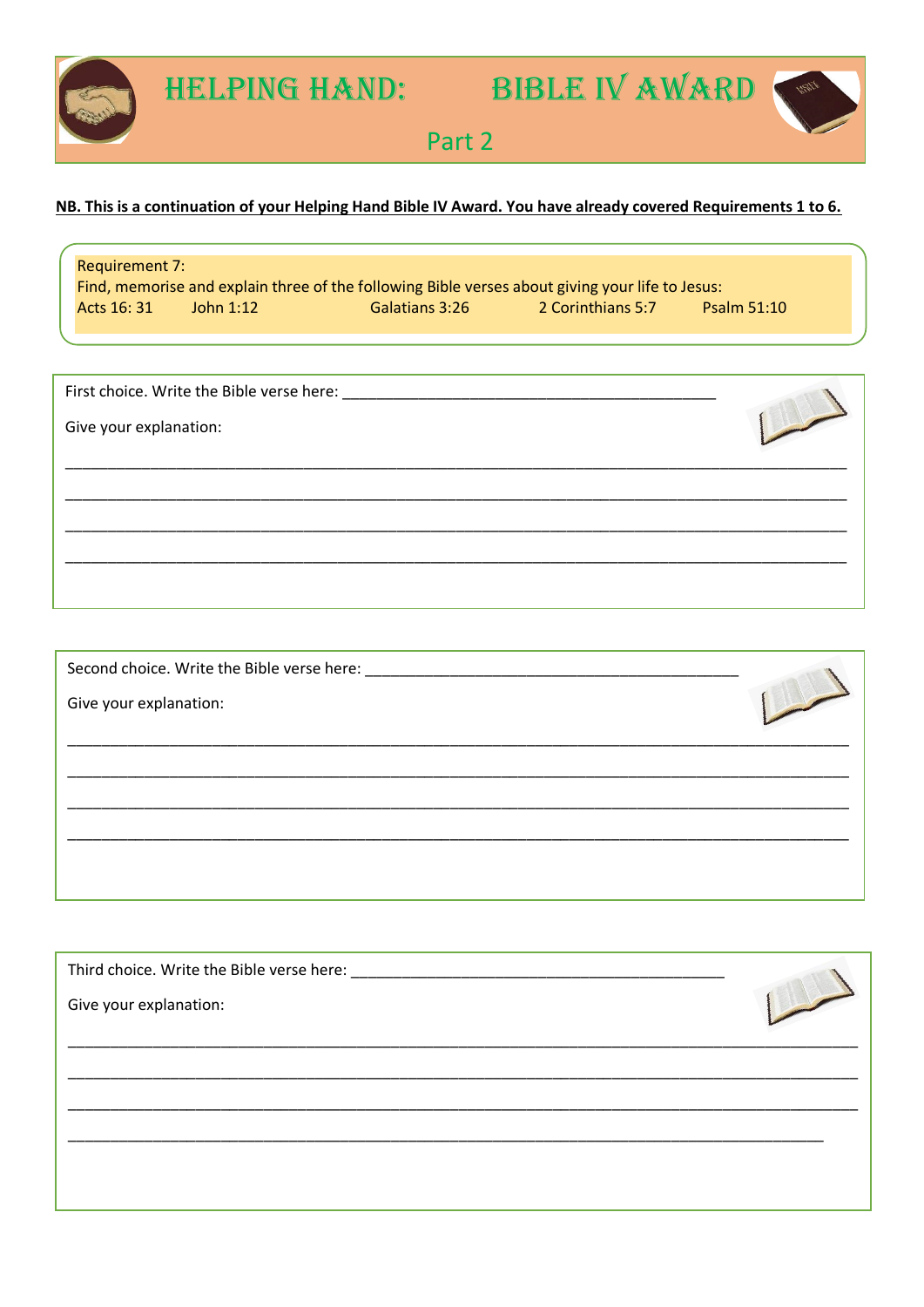Requirement 8:

Brainstorm a list of **modern spiritual heroes** that you and your group admire. Share why you have chosen each person you placed on the list.

| <b>Modern Spiritual Hero 1</b>    | <b>Modern Spiritual Hero 2</b>                                                                                                                                                                                                 |
|-----------------------------------|--------------------------------------------------------------------------------------------------------------------------------------------------------------------------------------------------------------------------------|
|                                   |                                                                                                                                                                                                                                |
| Reasons for admiring this person. | Reasons for admiring this person.                                                                                                                                                                                              |
|                                   |                                                                                                                                                                                                                                |
|                                   |                                                                                                                                                                                                                                |
|                                   |                                                                                                                                                                                                                                |
|                                   |                                                                                                                                                                                                                                |
|                                   |                                                                                                                                                                                                                                |
|                                   |                                                                                                                                                                                                                                |
|                                   |                                                                                                                                                                                                                                |
|                                   |                                                                                                                                                                                                                                |
|                                   |                                                                                                                                                                                                                                |
|                                   |                                                                                                                                                                                                                                |
|                                   |                                                                                                                                                                                                                                |
|                                   |                                                                                                                                                                                                                                |
|                                   |                                                                                                                                                                                                                                |
| <b>Modern Spiritual Hero 3</b>    | <b>Modern Spiritual Hero 4</b>                                                                                                                                                                                                 |
|                                   |                                                                                                                                                                                                                                |
|                                   |                                                                                                                                                                                                                                |
|                                   | Name: Name and the state of the state of the state of the state of the state of the state of the state of the state of the state of the state of the state of the state of the state of the state of the state of the state of |
| Reasons for admiring this person. | Reasons for admiring this person.                                                                                                                                                                                              |
|                                   |                                                                                                                                                                                                                                |
|                                   |                                                                                                                                                                                                                                |
|                                   |                                                                                                                                                                                                                                |
|                                   |                                                                                                                                                                                                                                |
|                                   |                                                                                                                                                                                                                                |
|                                   |                                                                                                                                                                                                                                |
|                                   |                                                                                                                                                                                                                                |
|                                   |                                                                                                                                                                                                                                |
|                                   |                                                                                                                                                                                                                                |
|                                   |                                                                                                                                                                                                                                |
|                                   |                                                                                                                                                                                                                                |
|                                   |                                                                                                                                                                                                                                |